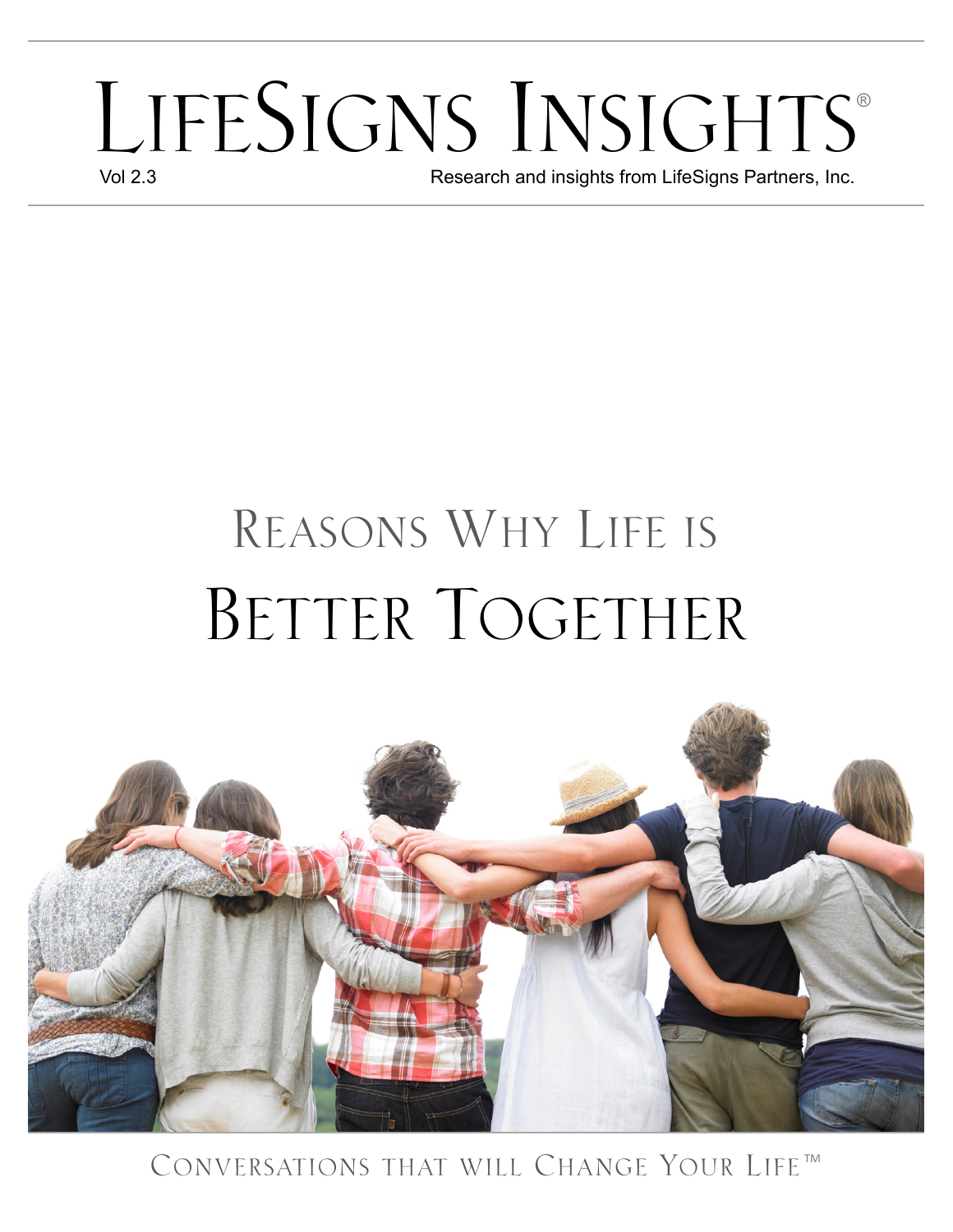## LIFESIGNS INSIGHT

Research and insights from LifeSigns Partners, Inc.

## REASONS WHY LIFE IS BETTER TOGETHER

#### **Why bother?**

If you've attended church for some time, it's easy to develop an indifference to "churchy things." For example, you may not think a small group could make a big difference in your life. After all, participating in a church-related small group represents a relatively meager slice of your weekly pie. You may think that a small group couldn't possibly impact the rest of your modern, jampacked, highly caffeinated life.



#### *And you'd be wrong.*

The LifeSigns results about relationships are stunning. People who are plugged-in to an authentic, loving small group are doing better at work, at home with the kids, in marriage, in their walk with Christ, and even in their finances.

The very last question on LifeSigns asks you to pick one of three options for your horizontal conversation, with: 1) someone you trust, 2) a pastor, or 3) a LifeSigns coach. We found a massive difference in the overall spiritual health of people who planned to share "with someone I trust" compared with those who said, "I'm on my own." People willing to talk with someone about their LifeSigns results scored higher on 91% of the areas covered by LifeSigns (see graph below).



#### **Comparing Two Groups: "How are you?"**

#### **What are the Implications?**

Those numbers tell a scary story. The more you struggle in marriage or live with deep wounds, the more likely you are to become isolated and say, "I can handle this on my own." Isolation is one of the enemy's most effective weapons in his efforts to take you out.

A horizontal LifeSigns conversation takes courage—especially when the storms of life, or a rough patch in your marriage, have prompted you to batten down the hatches. Stop for a moment and consider: Who can be a safe harbor for you? Who can you talk to about the deeper issues in your life? Who could you call tonight?